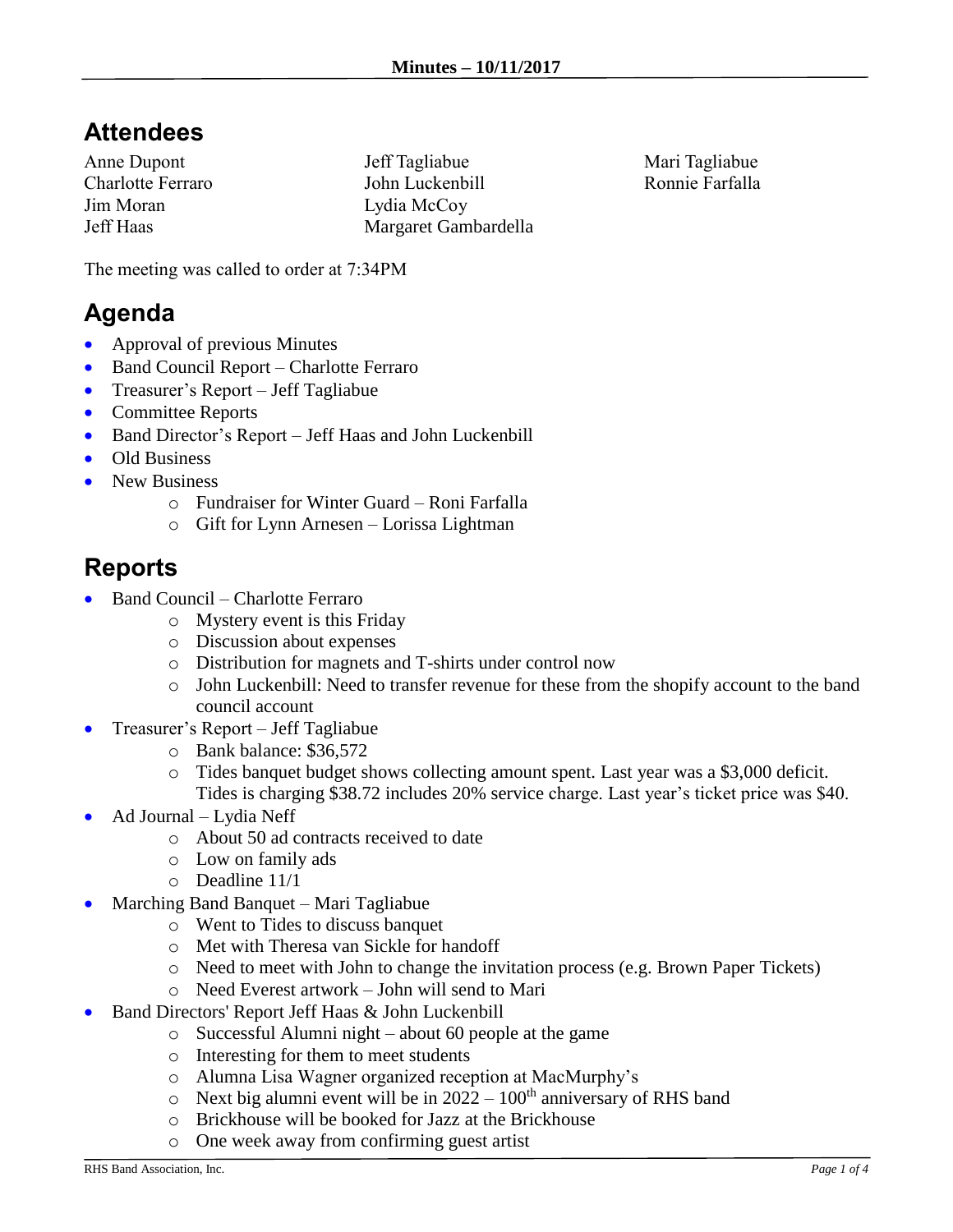- o Reached out to Darryl Bott to do clinics with curricular bands
- o Today is the deadline for honor band 17 from GW and 8 from BF
	- Saturday Nov.  $18<sup>th</sup>$
	- Wind Ensemble will fill out missing parts
- $\circ$  7/8 Grade band day was a success 78 attendees (45 8<sup>th</sup> graders 15 guard members)
- o Marching Band members wrote handwritten letters to the attendees
- o Yamaha Cup band was awesome
- o Blue Moon fundraiser for digital pianos is Monday
- $\circ$  Wind Ensemble playing Friday Dec 8<sup>th</sup> for NJ Wind Symphony. We have been invited to participate in a ticket sale program. Tickets are \$20 band association gets \$10. We'll handle this on Shopify.
- o Dallas:
	- Not going well
	- Received 54 paid participants
	- Survey showed 73 yes, 73 no, and the rest are undecided out of 180
	- Asked why:
		- Conflicts
		- Price
		- Timing is bad
	- Possibly substitute a NYC overnight trip
- Citrus Sale Eileen Karinokalas submitted by email

Since we will have to decide about getting things printed up soon and we're a bit blind on what the Spring pricing will be for the fruit sale, we were thinking of adding a dollar to each item. Even if we don't raise the prices we would come out ahead (unless they had a completely unforeseen extreme price increase), but why take the hit if their prices don't come down for the Spring. If you want to go with \$2.00 - we could certainly make the case for that as well.

| Product                               | 2017 Spring LBG<br>Price | 2017 FALL post-<br>Hurricane Price | Differential |
|---------------------------------------|--------------------------|------------------------------------|--------------|
| <b>Small Box Navel Oranges</b>        | 16.40                    | 18.04                              | $+1.64$      |
| Small Box Red Grapefruit              | 11.35                    | 12.96                              | $+1.61$      |
| Fresh Medley (apples, oranges, pears) | 16.03                    | 18.76                              | $+2.73$      |
| Citrus Sampler                        | 24.06                    | 28.40                              | $+4.34$      |

o Discussed increasing the price in order to get the printing completed, but deferred until grower provides the actual cost.

• Poinsettia Sales – Lorissa Lightman – submitted via email

I am in the process of getting ready for blitz day. Mostly photocopying, emailing people, and stuffing bags. Next week the real work begins as we assign students to teams, publicize the sale, and get ready for the big day. I have great people helping me. Vicki Moll is my co-chair, Alison Hunter is handling the merchant sale, and Dave Sayles is handling hospitality for both the blitz and the delivery. I will start actively recruiting volunteers once everyone knows whether they are driving a team around.

One thing to be aware of is that Lynn Arnesen is retiring. She is the teacher who has been helping us stuff all of those door hangers all these years. I don't know if her school will continue to help us out once she retires, but I will try to find out. I thought it would be nice for the band association to give her a gift for all of her years of service to the band. We could give her a gift card (Home Depot since she is moving). Another idea I just came up with is to give her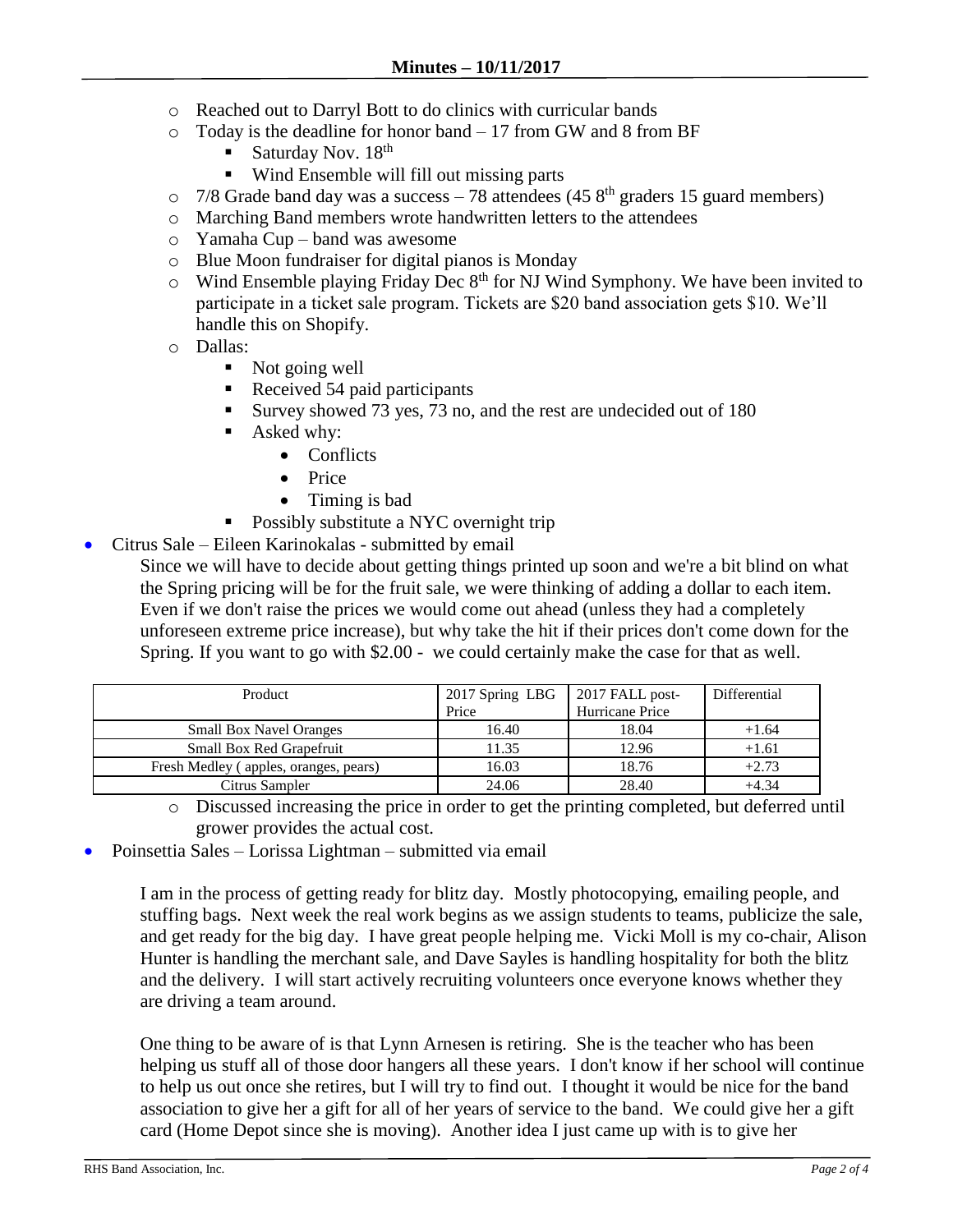something from the RHS Bands online store so she can remember us--also this won't cost us anything extra.

- Marching Band Hospitality Laura Galis and Alyssa Mathews submitted via email
	- o The Marching Band Hospitality has provided meals and snacks for the band this MS season for these events:
		- 1. MB Rookie Camp pizza, water
		- 2. Football game snacks and water Sept. 15th

3. Pre-competition dinner and water, competition snack, pre & post performance water, Northern Highlands - Sept. 23rd

- 4. Away Football game snacks and water NVOT Sept. 28th
- 5. Pizza dinner for the band and more that 75 7/8th graders Oct. 6th
- 6. Football game snacks and water for the band and 75+ 7/8th graders Oct.6th
- 7. Pre-competition dinner and water, competition snack, pre & post performance water, Pequannock - Oct. 7th
- 8. Football game snacks and water for the band and band alumni Oct 13th
- 9. Pre & post competition water, Taco Bar Dinner Metlife Stadium, Oct. 14h
- o We are midway through the competition season we have spent about 1/2 our budget we still have 3 competitions and one home football game remaining (plus any possible playoffs) .
- Old Business
	- $\circ$  Trestle Sign has been reserved for  $1/8 1/21$
	- o Roni Farfalla will work with Jeff Haas on design
	- o Potentially put sign on the fence on Ridgewood Ave or on bleachers
	- o Lorissa Lightman contacts Ridgewood News, North Jersey News, and Patch
	- o Anne will ask Lorissa Lightman to contact town to get notice on town's electronic display
- New Business
	- o Fundraiser for Winter Guard Roni Farfalla
		- Went to a pocketbook bingo profit  $$4000$  sell tickets to attend, play bingo, winners get designer pocketbooks
		- **•** Jeff concerned that this might take away from other fundraisers
		- Bingo would require NJ gaming license
		- None of other sections have fundraisers
		- **If not for trip, could this fundraiser apply specifically to the Winter Guard**
		- Roni is willing to chair it, but band association needs to fund the upfront cash.
		- Roni will research and bring info to next meeting
	- o Use Google Sheet to check in students on blitz day
	- o Gift for Lynn Arnesen Lorissa Lightman
	- $\circ$  John Luckenbill considering purchasing basic sound equipment  $\sim $12,000$  would try to involve school in the purchase, but would also need a staff member